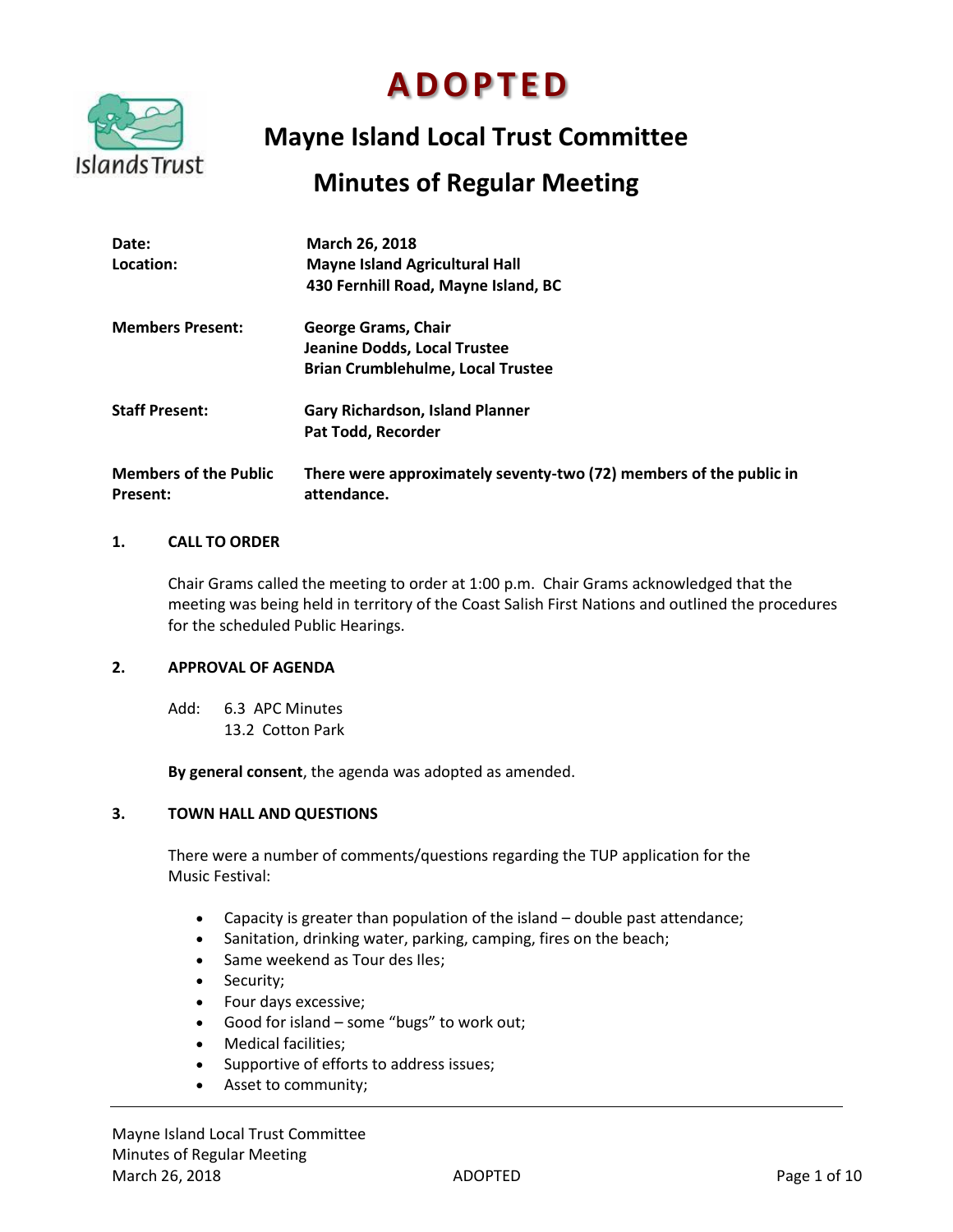- Work in collaboration with organizations;
- Not against festival, against 3 days and what happens after event 700 people enough.

Planner Richardson stated that he suggested 4 days to alleviate ferry congestion, in order to stagger volume of people leaving the island.

# **4. COMMUNITY INFORMATION MEETING**

#### **4.1 Mayne Island Local Trust Committee Bylaw No. 171 re: Riparian Area Regulations**

Planner Richardson reviewed the steps taken to date. Locations have been mapped for Stream Protection Enhancement Areas (SPEA). RAR would be added to OCP. RAR applies primarily when building addressing setbacks from streams. On ARL sites, regulations are less restrictive and provincial regulations supersede local regulations. Efforts have been taken to minimize the impact on land owners and still uphold the RAR regulations.

**Ian Dow** pointed out that the ditch near his cabin was not a natural waterway and is now non-existent.

When questioned regarding status of ditches, Planner Richardson said at times ditches form part of the watershed.

There is limited application to ALR land and fields can be drained for the purpose of farming.

There was a review of the four biologists' reports and findings; procedures to date and all information and reports are available to public.

The map is as accurate as possible, as some land owners declined access to property.

# **4.2 Mayne Island Local Trust Committee Bylaw No. 172 re: MA-RZ-2017.1**

Planner Richardson reviewed the application for rezoning of 492 Dalton Drive. To date, usages have been restricted and application is to expand development possibilities. There is a correction to page 13: building to be no more than 5000 sq. ft. with 20% lot coverage.

Planner Richardson reviewed the Development Permit process. This would form guidelines for development and ensure structures fit with "island character".

Question raised as to height – approximately 29 feet.

Questioned raised if a pub permitted – yes and would have to meet Liquor Board license regulations.

Concern was raised as to night light – DVP could address this to mitigate impact on neighbours.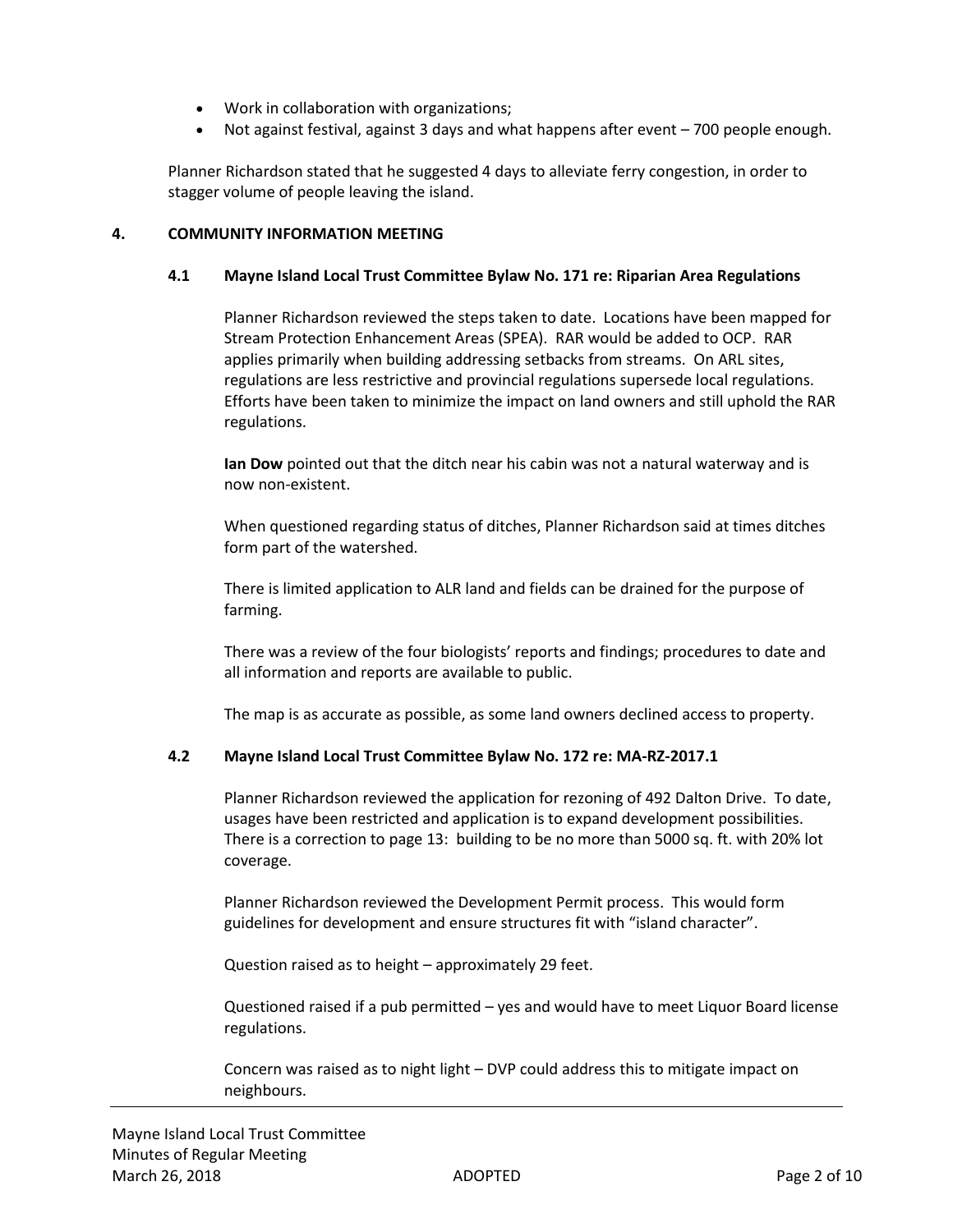Noise issues are covered under CRD Bylaw.

DVP would guide access and parking in consultation with Ministry of Transportation.

# **5. PUBLIC HEARINGS**

# **5.1 Recess for Public Hearings**

The regular business meeting was recessed at 1:36 p.m.

# 5.1.1 Mayne Island Local Trust Committee Bylaw No. 171

See separate public hearing record dated March 26, 2018.

5.1.2 Mayne Island Local Trust Committee Bylaw No. 172

See separate public hearing record dated March 26, 2018.

# **5.2 Recall to Order**

The regular business meeting reconvened at 2:57 p.m.

# **6. MINUTES**

# **6.1 Local Trust Committee Minutes Dated February 26, 2018 (for Adoption)**

**By general consent** the Local Trust Committee meeting minutes of February 26, 2018 were adopted.

# **6.2 Section 26 Resolutions-without-meeting Report**

None

# **6.3 Advisory Planning Commission Minutes**

6.3.1 Draft APC Minutes dated March 12, 2018

Received for information.

# **7. BUSINESS ARISING FROM THE MINUTES**

# **7.1 Follow-up Action List Dated March 2018**

Received for information.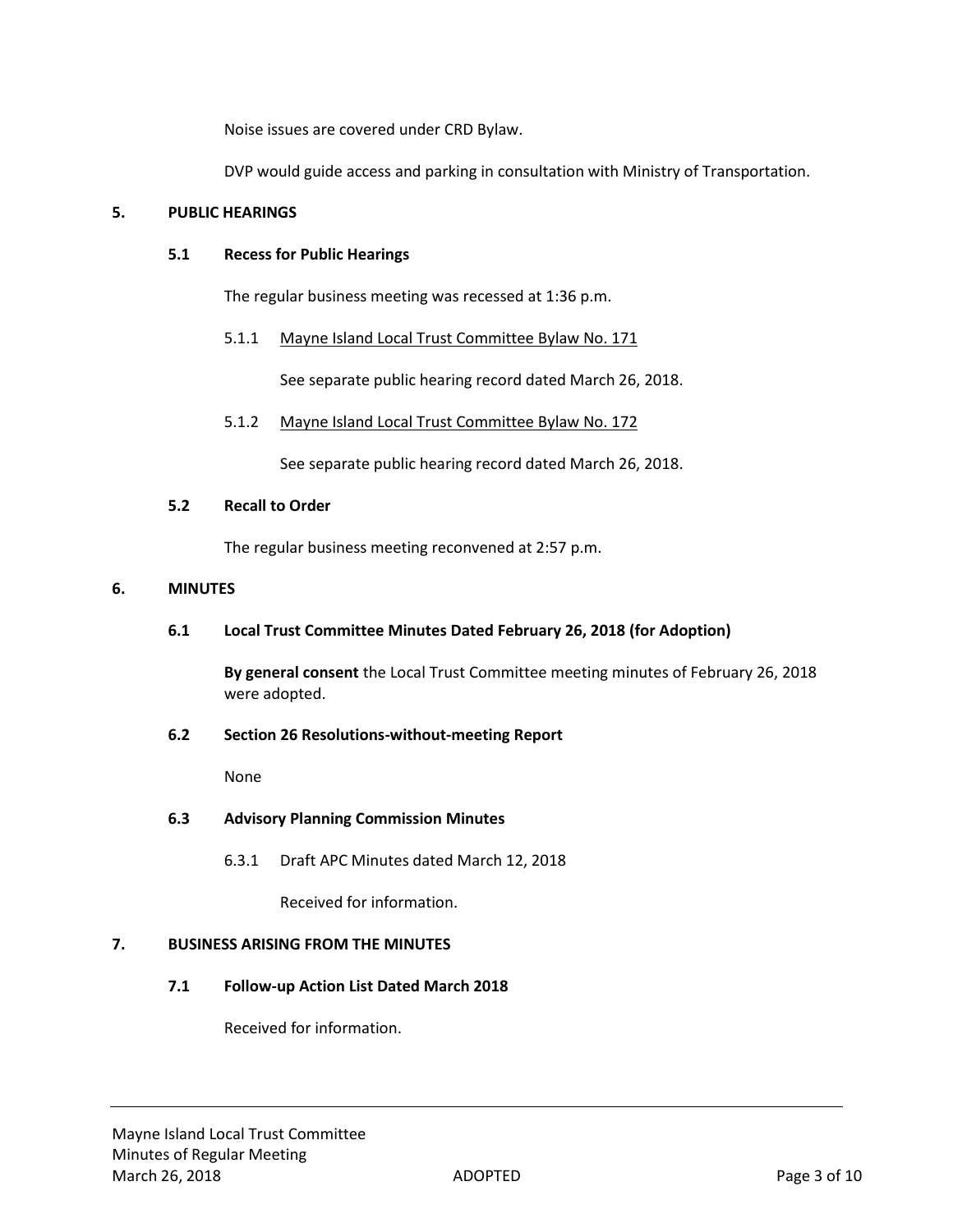#### **8. DELEGATIONS**

None

#### **9. CORRESPONDENCE**

*Correspondence received concerning current applications or projects is posted to the LTC webpage.*

#### **9.1 CRD Regional Parks - March 15, 2018 Letter re: Gulf Island Regional Trails Plan**

Trustee Crumblehulme spoke to the letter from CRD stating that the Village Bay Road Pathway has been approved with a high priority. There was no mention of costs; however, estimate is over \$1 million.

#### **10. APPLICATIONS AND REFERRALS**

#### **10.1 MA-RZ-2017.1 (Reef Bay Holdings) - Staff Memo - Bylaw 172**

#### **MA-2018-018**

#### **It was Moved and Seconded;**

That the Mayne Island Local Trust Committee Draft Bylaw No. 172 cited as "Mayne Island Land Use Bylaw 146, 2008, Amendment No. 1, 2017" be read for a Second time.

#### **CARRIED**

#### **MA-2018-019**

# **It was Moved and Seconded;**

That the Mayne Island Local Trust Committee Draft Bylaw No. 172 cited as "Mayne Island Land Use Bylaw 146, 2008, Amendment No. 1, 2017" be read for a Third time.

#### **CARRIED**

#### **MA-2018-020**

# **It was Moved and Seconded;**

That the Mayne Island Local Trust Committee Draft Bylaw No. 172 cited as "Mayne Island Land Use Bylaw 146, 2008, Amendment No. 1, 2017" be forwarded to the Secretary of the Islands Trust for Executive Committee Approval.

#### **CARRIED**

# **10.2 MA-TUP-2017.1 (Iredale) - Staff Report**

Planner Richardson reviewed the modified application. There have been a number of emails received in support of the Festival, and some concerns have also been raised.

The Applicant (Executive Director of Music Festival) addressed the following issues:

 1,500 people is the maximum – includes volunteers, performers and potential growth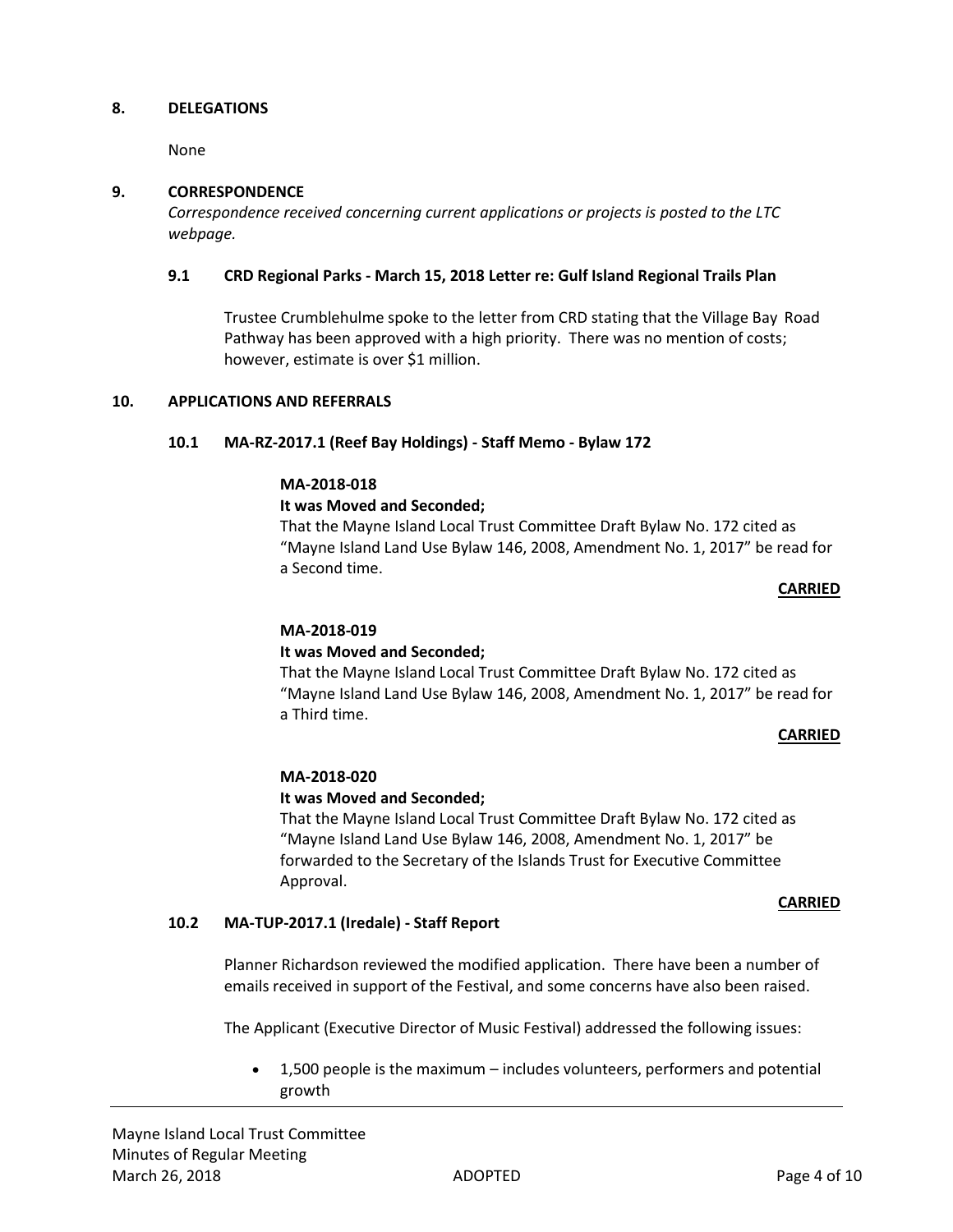- 4 days includes set-up and take-down time
- 400 campers are allowed
- Awareness of fire concerns, Fire Department is aware of event, and a number of them attend festival: unable to control what people do on beach; however, participants are made aware of fire restrictions
- Participants bring in own water
- There is a PCP on site with 3 assistants
- There are approximately 200 volunteers, 150 performers 1,000 tickets for sale

Trustee Crumblehulme assured the attendees that the LTC is not trying to shut down the Festival. It is felt that 1,000 participants is adequate. Sanitation is an Islands Health issue.

Trustee Dodds spoke in favour of the 4 days to transition exit from island.

#### **MA-2018-021**

# **It was Moved and Seconded;**

That the Mayne Island Local Trust Committee directs staff to amend MA-TUP-2017.2 (Kera Resources c/o Iredale-Grey) changing the permitted attendees in 3(d) of the draft permit from 1,500 people to 1,000 persons.

#### **CARRIED**

# **MA-2018-022**

#### **It was Moved and Seconded;**

That the Mayne Island Local Trust Committee directs staff to issue MA-2017.2 (Kera Resources c/o Iredale-Grey) as amended for three years.

#### **CARRIED**

Trustee Dodds asked that BC Ferries be added to referral agencies.

# **10.3 MA-LCB-2018.1 (Shields) - Staff Report**

Planner Richardson explained the application which is to expand Liquor Licence capacity for deck. There were no public comments.

The applicant presented 179 signatures in support of the application. He explained that the deck load has been assessed and 40 is an acceptable number. Change in licence basically legalizes past practice.

# **MA-2018-023**

#### **It was Moved and Seconded;**

That the Mayne Island Local Trust Committee directs staff to send a response to the Liquor Control and Licensing Branch Referral regarding the Springwater Lodge Limited. Application that states:

a. If the application is approved, the potential impacts on nearby residents due to noise would be minimal;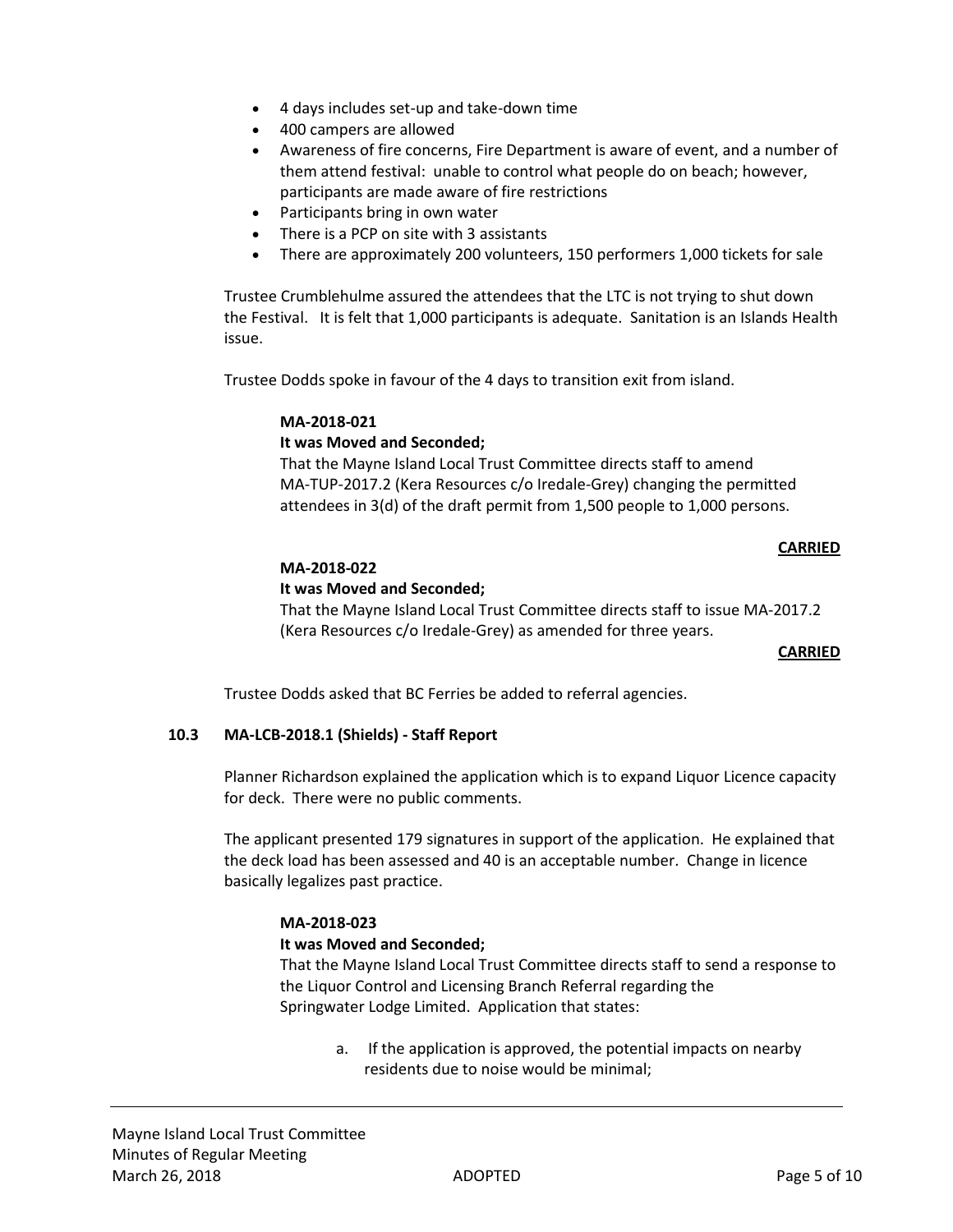- b. If the application is approved, the impacts on the community would be negligible;
- c. The applicant has solicited public input to gather the views of residents and 179 residents signed a petition;
- d. The views of residents were generally in support of the application;
- e. A notice of the application was delivered to surrounding properties within 100 metres of the subject property, advertised in the newspaper, posted on local bulletin boards, and posted on the Mayne Island webpage, and residents were invited to provide written submissions or attend a Community Information Meeting;
- f. A Community Information Meeting was held on March 26, 2018 to gather input from residents about the application;
- g. The Local Trust Committee agrees with the views of residents that the application should be supported;
- h. The Local Trust Committee recommends the application be approved;
- i. The Local Trust Committee recommendations are based on generally supportive community input.

#### **CARRIED**

#### **MA-2018-024**

#### **It was Moved and Seconded;**

That the Mayne Island Local Trust Committee directs staff to include a record of the Community Information Meeting with the response to the Liquor Control and Licensing Branch regarding the Springwater Lodge Limited application.

#### **CARRIED**

# **10.4 MA-DVP-2018.1 (Lazar) - Staff Report**

The Planner outlined the application for a height variance. The draft minutes for the APC from March 12, 2018 recommend approving the variance.

#### **MA-2018-025**

# **It was Moved and Seconded;**

That the Mayne Island Local Trust Committee approve issuance of Development Variance Permit MA-DVP-2018.2 (Lazar).

#### **CARRIED**

Discussion subsequent to Motion spoke to the size of the lot, neighbour supportive of application and reports that applicant was not interested in adjustments to construction to minimize height variance.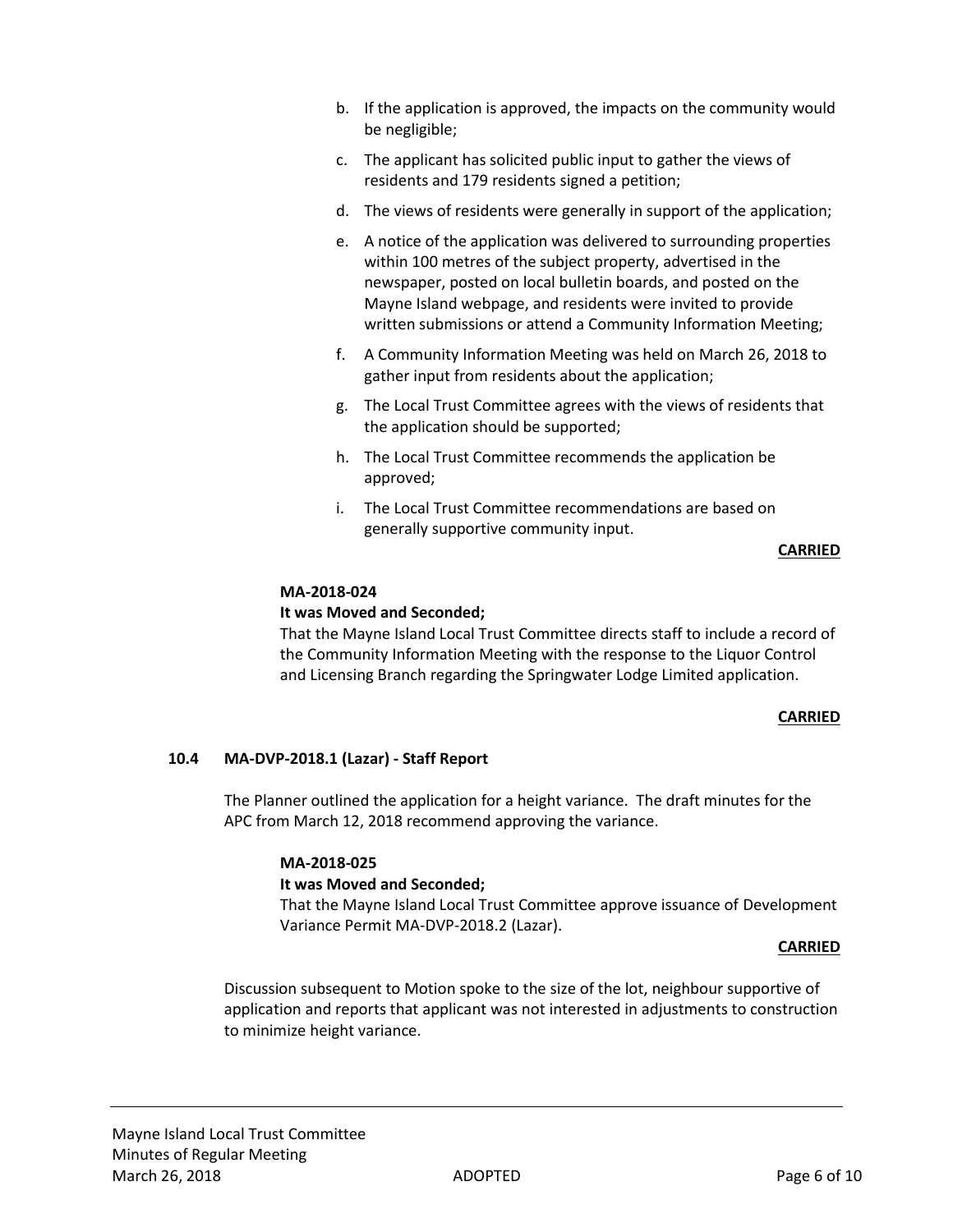#### **10.5 Galiano Island Local Trust Committee Bylaws No. 265 & 266 Referral**

#### **MA-2018-026**

#### **It was Moved and Seconded;**

That the Mayne Island Local Trust Committee interests are unaffected by Galiano Island Local Trust Committee Bylaws No. 265 and 266.

#### **CARRIED**

#### **11. LOCAL TRUST COMMITTEE PROJECTS**

#### **11.1 Riparian Area Regulations - Staff Memo - Bylaw No. 171**

Appreciation was expressed to staff for efforts regarding RAR process which has been ongoing since 2011.

#### **MA-2018-027**

# **It was Moved and Seconded;**

That the Mayne Island \Local Trust Committee Proposed Bylaw No. 171 cited as "Mayne Island Official Community Plan Bylaw 144, 2007, Amendment No. 1, 2017" be read a Second time.

#### **CARRIED**

#### **MA-2018-028**

# **It was Moved and Seconded;**

That the Mayne Island \local Trust Committee Proposed Bylaw No. 171 cited as "Mayne Island Official Community Plan Bylaw 144, 2007, Amendment No. 1, 2017" be read a Third time.

# **CARRIED**

# **MA-2018-029**

# **It was Moved and Seconded;**

That the Mayne Island \local Trust Committee Proposed Bylaw No. 171 cited as "Mayne Island Official Community Plan Bylaw 144, 2007, Amendment No. 1, 2017" be forwarded to the Secretary of the Islands Trust for Executive Committee Approval.

#### **CARRIED**

# **MA-2018-030**

# **It was Moved and Seconded;**

That the Mayne Island \local Trust Committee Proposed Bylaw No. 171 cited as "Mayne Island Official Community Plan Bylaw 144, 2007, Amendment No. 1, 2017" be forwarded to the Minister of Municipal Affairs and Housing.

#### **CARRIED**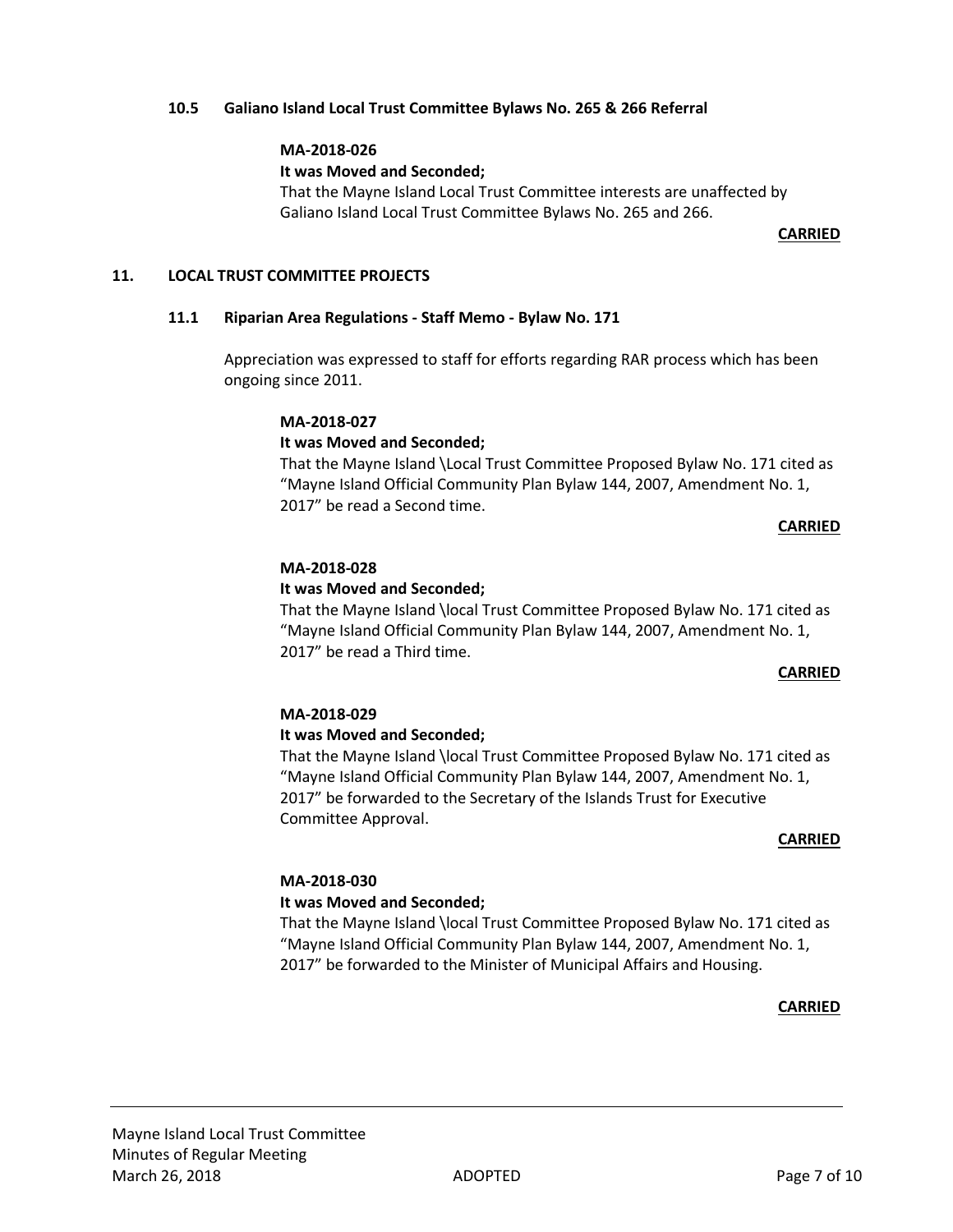#### **12. REPORTS**

#### **12.1 Work Program Reports**

#### 12.1.1 Top Priorities Report Dated March 2018

It was noted that target date for Commercial Land Use Review should be prior to election.

#### 12.1.1.1 Contracts Work Yards for Inclusion to Top Priorities List – Discussion

#### **MA-2018-031**

#### **It was Moved and Seconded;**

That the Mayne Island Local Trust Committee directs staff to replace Fallow Deer Eradication with Contracts Work Yards review as a Top Priority.

**CARRIED**

#### 12.1.2 Projects List Report Dated March 2018

**By General Consent**, it was agreed that Road Issues be removed from the Projects List.

#### **12.2 Applications Report Dated March 2018**

Received for information.

# **12.3 Trustee and Local Expense Report Dated January 2018**

Received for information.

# **12.4 Adopted Policies and Standing Resolutions**

Received for information.

# **12.5 Local Trust Committee Webpage**

Staff will update at close of meeting.

#### **12.6 Chair's Report**

Chair Grams stated that the budget had been approved. Appreciation was expressed to Trustee Crumblehulme for a presentation at a recent meeting in Cowichan Bay regarding water issues.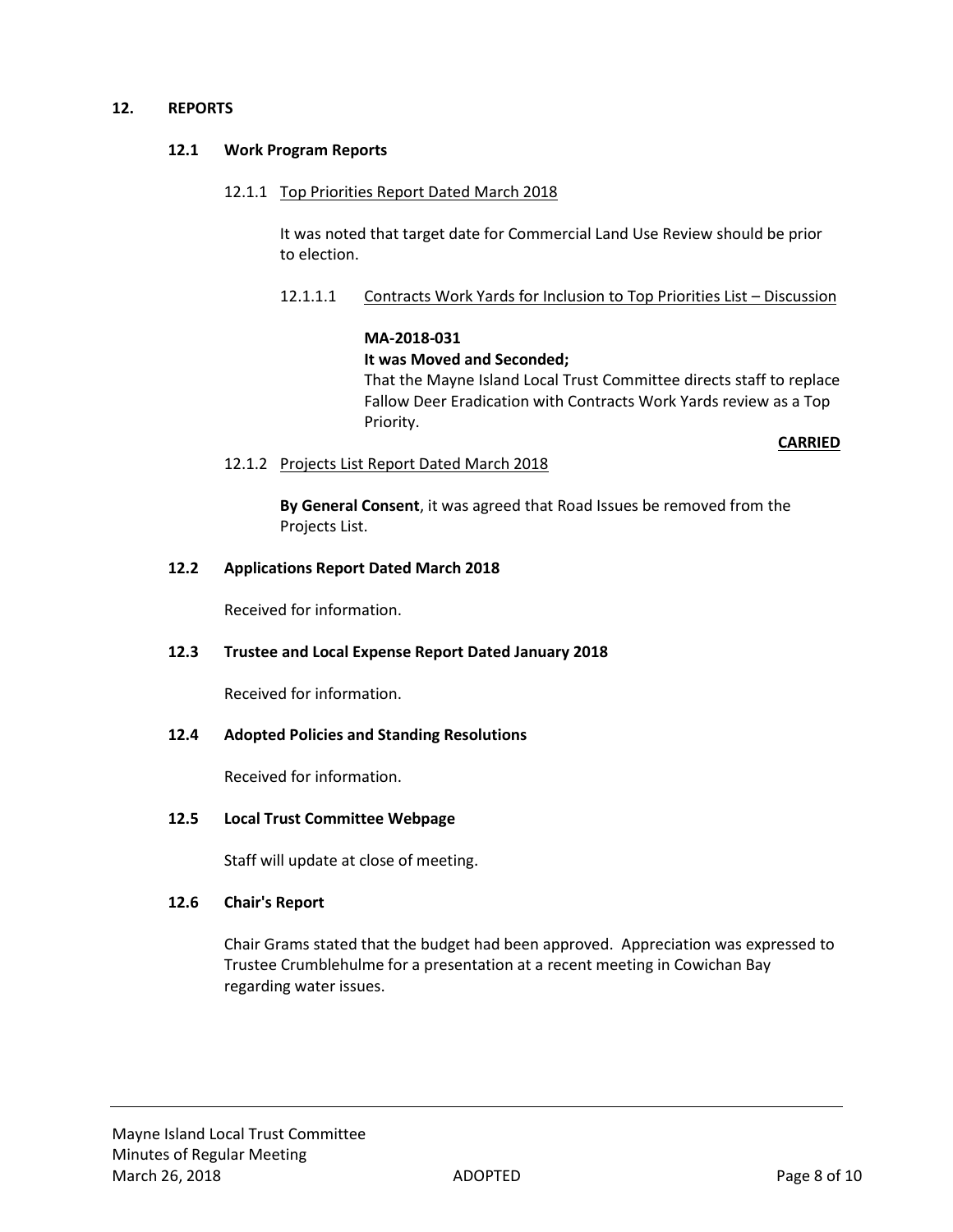# **12.7 Trustee Report**

Trustee Dodds spoke to the recent Special Trust Committee meeting regarding Commercial Land Use Review. There was a meeting with the Mayne Island Improvement District (MIID) to examine Solid Waste issues/garbage pick-up and removal. Trust Council, held on Salt Spring Island, was very informative.

Trustee Crumblehulme attended the meeting with MIID as well as Trust Council on Salt Spring Island. At an Emergency Program Risk Analysis was the identification of four scenarios, primary concerns for Mayne Island being earthquake and wild fire. There is a new technique, used in the interior recently, where structures and surrounding areas are wet down. When fire reaches area it turns to steam. Trust Programs Committee continues to explore how to improve service delivery.

# **12.8 Trust Fund Board Report**

None

# **13. NEW BUSINESS**

# **13.1 Briefing - Land-Use Planning Implications of Fisheries and Oceans Canada**

Received for information – no impact for Mayne Island.

# **13.2 Cotton Park**

Trustee Crumblehulme spoke to correspondence from CRD regarding Cotton Park. Site was bequeathed to Community as a Quiet Park. The property requires rezoning and CRD would appreciate not incurring rezoning fees.

Staff were requested to work with June Klassen, CRD, to clarify the status of the property and details of the donation.

# **14. UPCOMING MEETINGS**

# **14.1 Next Regular Meeting Scheduled for April 30, 2018, at the Agricultural Hall, Mayne Island**

# **15. TOWN HALL**

**David Maude** informed the LTC that the Bylaw waiver on Waste Storage expires March 31, 2018 and to date there has been no solution.

Staff were requested to notify the Bylaw Enforcement Manager that this issue is now on the Top Priority List and there should be no enforcement until resolved.

**Paula Buchholz** questioned enforcing IT Bylaw contravention when it is CRD's operation of a Community Wharf without parking.